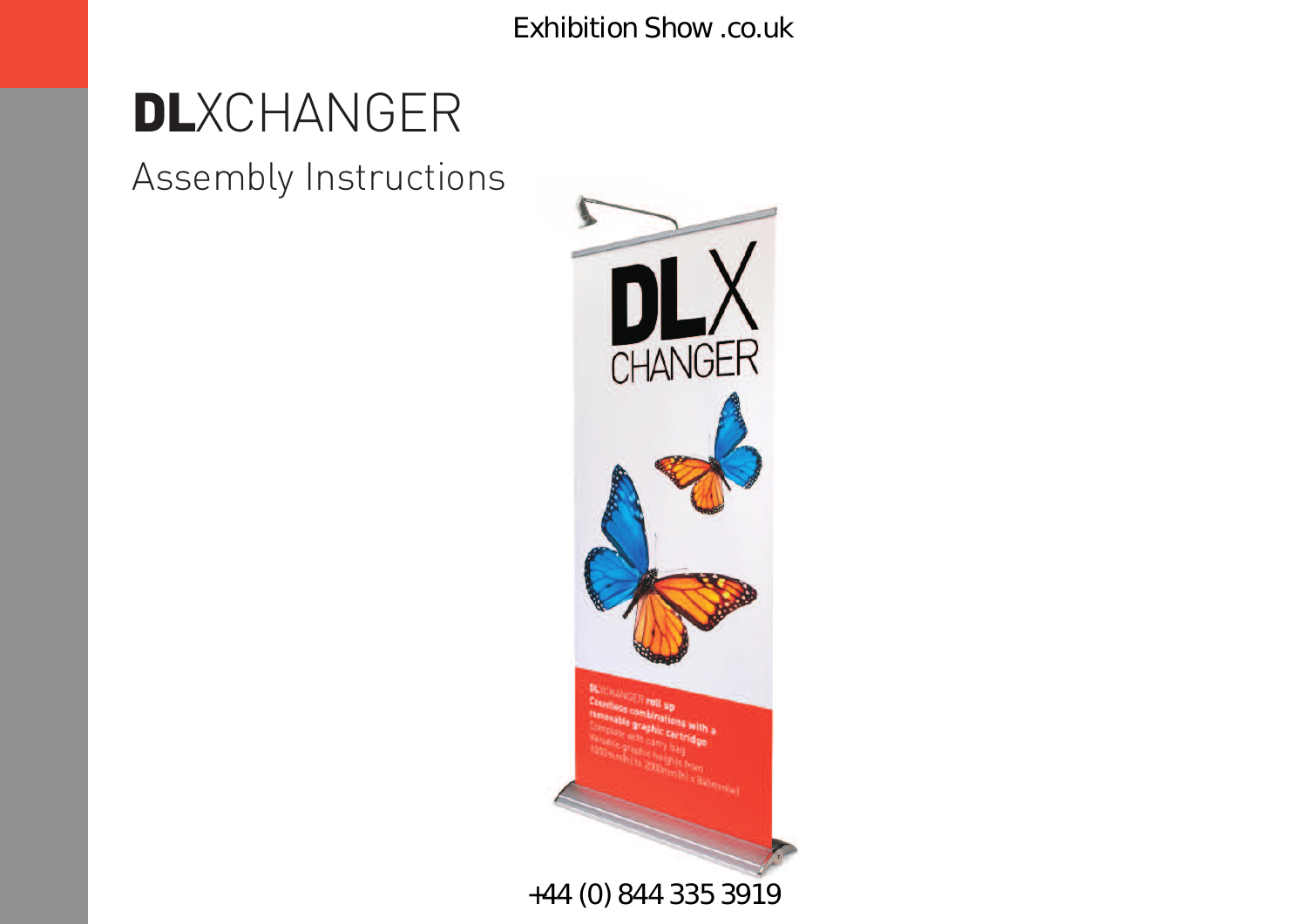

If graphic has already been attached to cartridge (start at stage 2 if not) please fully open system, lifting graphic rail out slightly to prevent it getting stuck in between front and back sections of the base. Then, skip to stage 6.



Affix graphic rail squarely and securely to the top of the graphic, ensuring the image side is on the same side as the smooth front of the graphic rail.



Fully open out system and place on a flat surface

+44 (0) 844 335 3919



Attach graphic squarely to system as per instructions on feeder strip.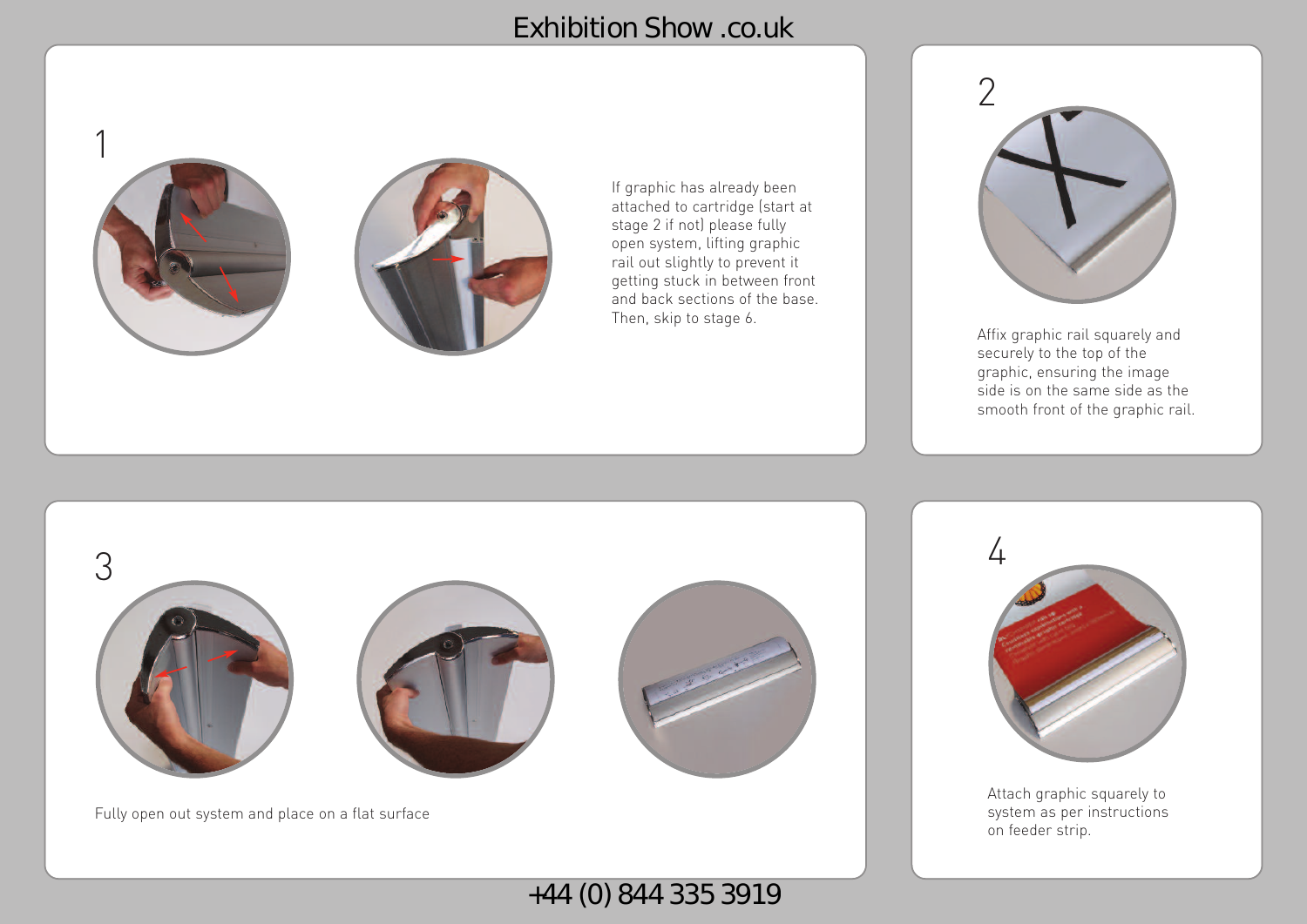

Remove locking pin from graphic cartridge in underside of system. **WARNING** - Retain a firm grip on graphic when removing locking pin as the graphic will be under tension. Using both hands, allow the graphic to slowly feed back into base cassette.



Fully insert telescopic pole into base cassette.



Firmly hold and pull graphic rail up towards moulding at the top of the bungee pole. Angle graphic rail to insert protruding edge of moulding into channel and rotate back to vertical to secure rail to moulding.

+44 (0) 844 335 3919



Fully extend top two sections of the telescopic pole by rotating each section anticlockwise, pulling up until it stops, and fully rotating section clockwise to lock in position.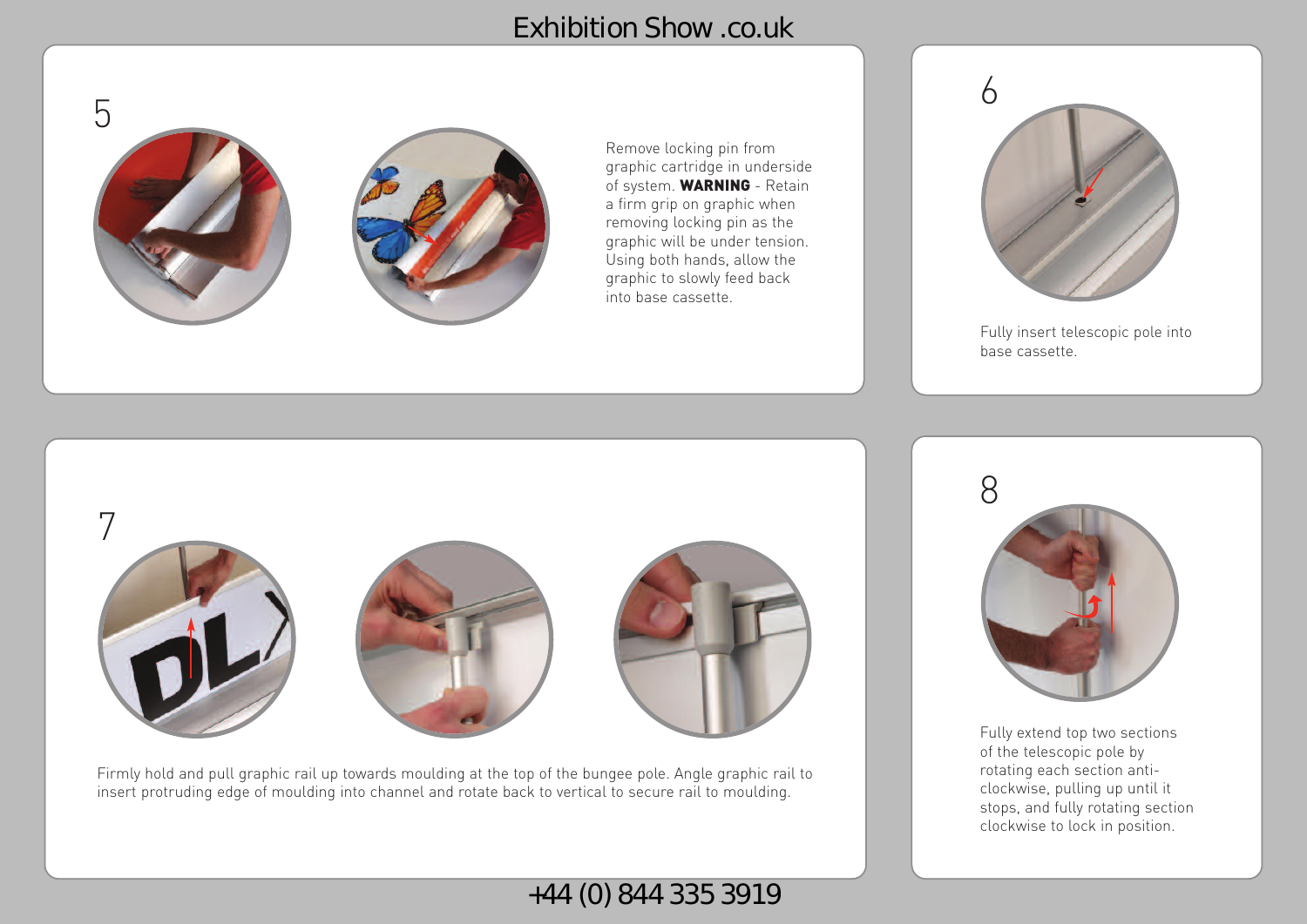

Final extension piece to be pulled up from bottom pole section until red mark is visible. Fully rotate section clockwise to secure. Red line indicates position at which visible graphic height is 2000mm. **This completes the assembly of your DLXchanger** .



Angle and lift graphic rail up away from moulding and, carefully and squarely, feed remainder of graphic back into base cassette.



To disassemble system, rotate each of the extended telescopic pole sections anticlockwise to unlock, and allow them to retract back down.



Remove telescopic pole from base, close base cassette, and re-pack items into carry bag.

+44 (0) 844 335 3919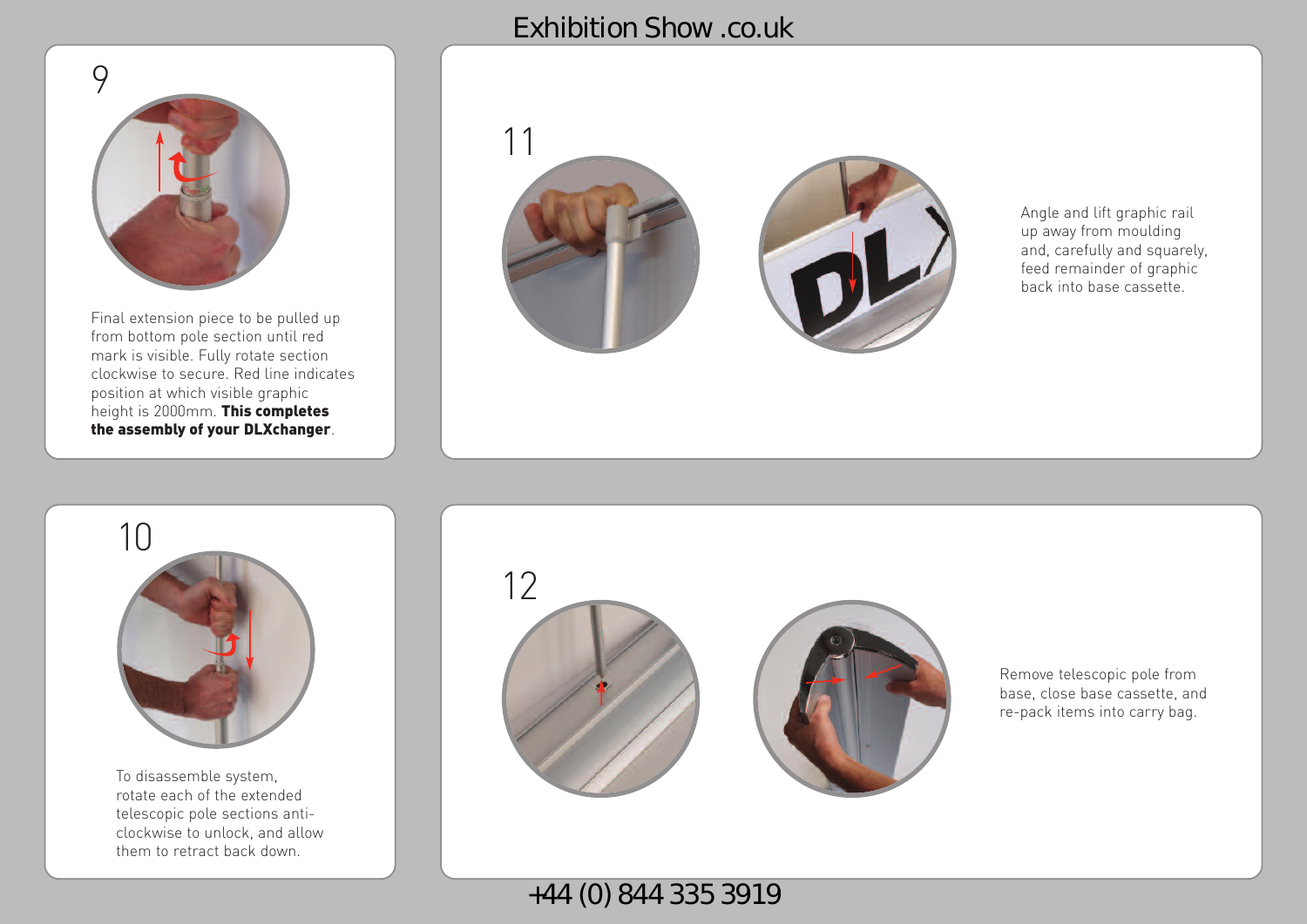# Exchanging graphic cartridge



Pull graphic approximately 100mm out from base and reinsert locking pin.



With the system still fully open, lay it upside down on a flat surface.



Using two hands, put fingertips into two channels at one end of the graphic cassette and pull up away from base. Repeat for opposite end of graphic cassette.

### +44 (0) 844 335 3919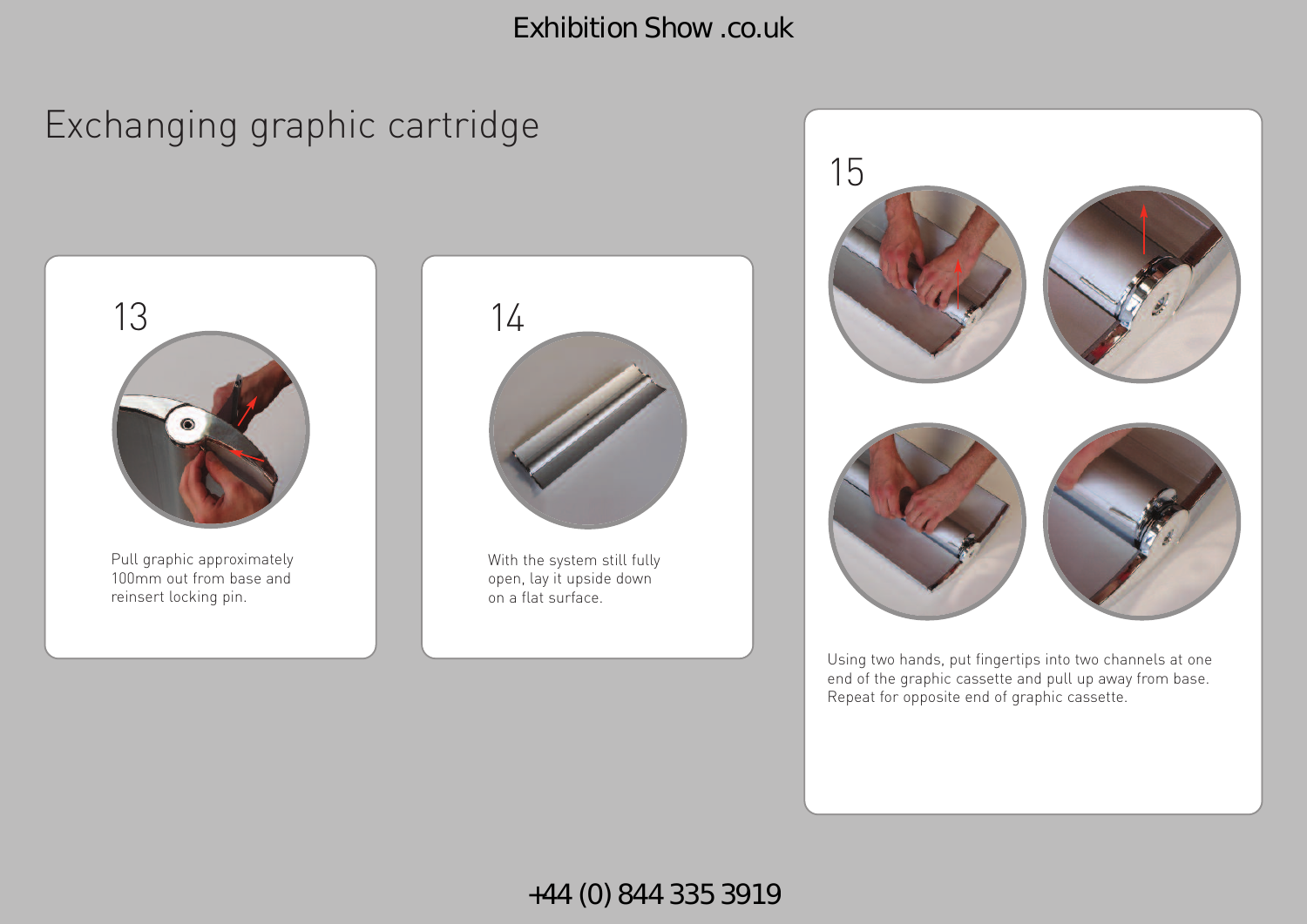

graphic rail to pass through aperture in base and fully remove graphic cassette.



On replacement cartridge with graphic fully installed, pull graphic approximately 100mm out from base and insert locking pin.



With base cassette still in its slightly closed position, feed graphic rail and graphic through aperture. Ensure that the image side of the graphic faces the front of the system.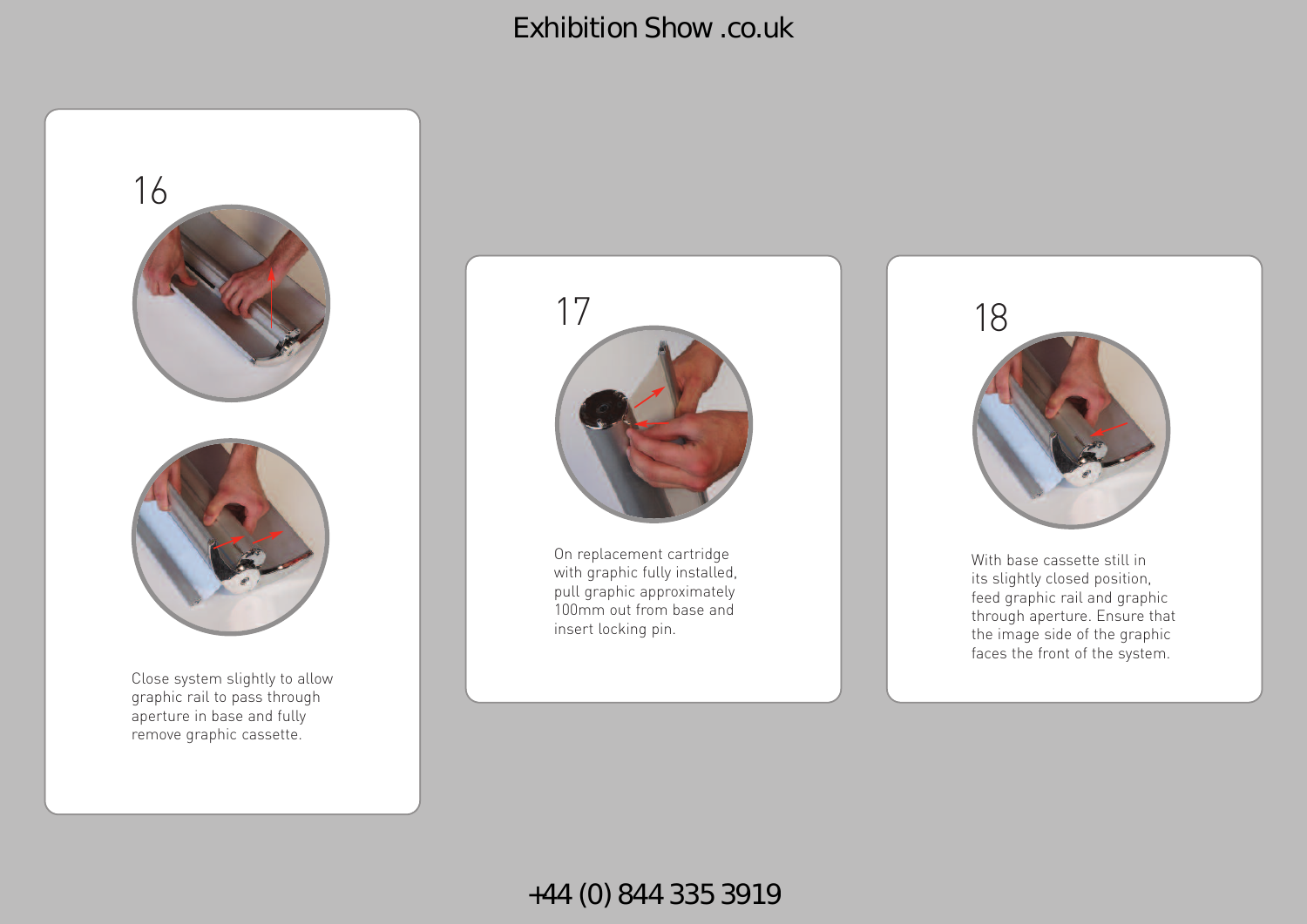